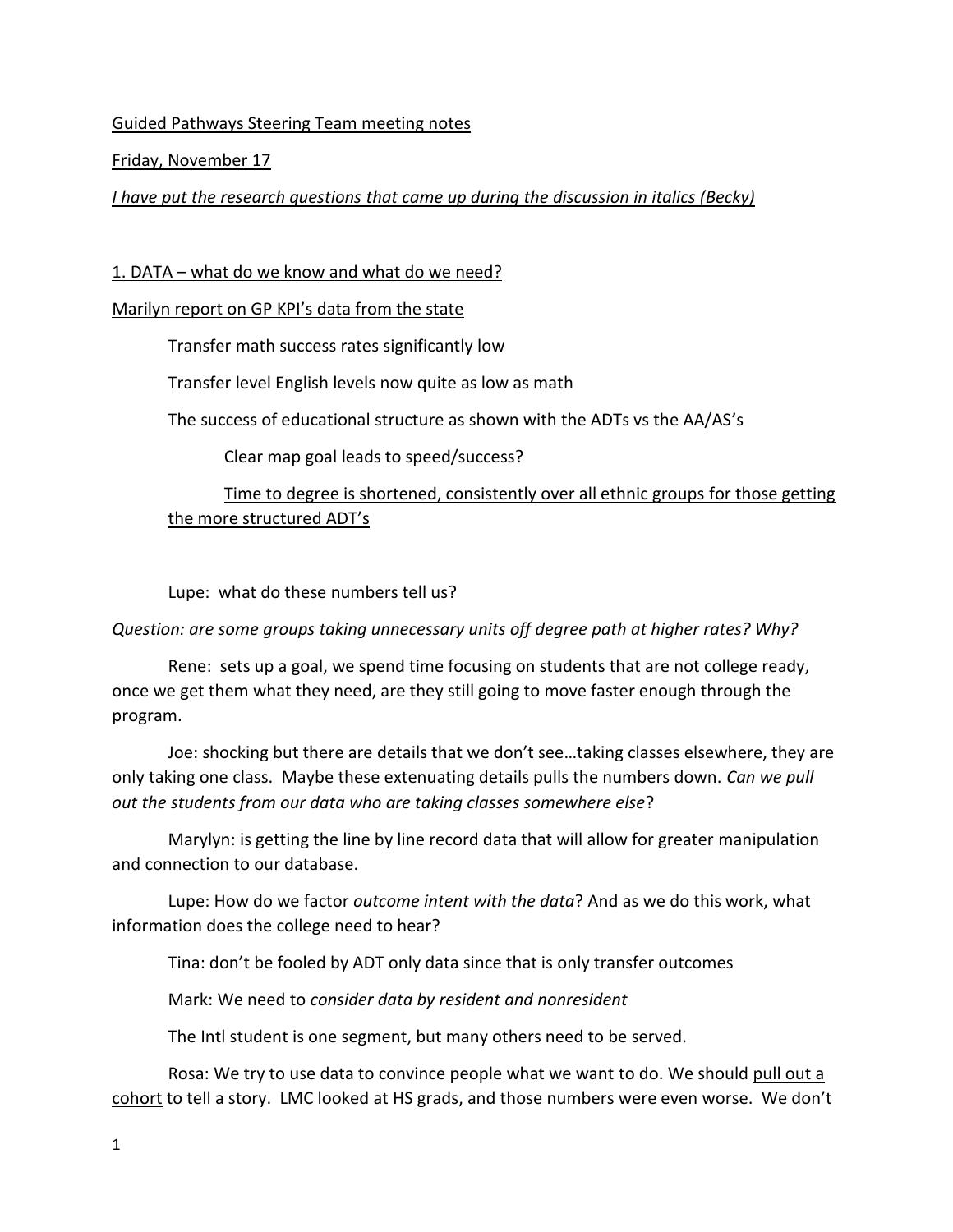do a good job of providing structure, students want structure. *We should pull out a cohort of 18-20 year olds first time in college and track their persistence.*

We need to poke holes in the data now, before larger community looks at the data, so we can have some answers ready.

Joe: Find the 11% and survey them. Ask directly what the reasons are for dropping out.

Isaac from the Inquirer: Empirical data is necessary to inform. Hispanics are second largest group of students.

Laurie: If these are key elements, address them early on, and these could create college priorities. We need to figure out where we want to focus early on.

Kris: Data speaks to need of student support early on. Data and focus group information helps us tell our story.

*As we examine student success rates:*

*1) what is blocking them from taking more units,* 

*2) what capital is needed to students to get there?* And

3) how the college can target and provide resources. Targeted student services and support.

Lupe: Entry definition matters and has different implications

Rachel: 1<sup>st</sup> year completion data jumps out in Eng and Math. Need to publicize acceleration programs and Multiple Measures.

*We should look at cohorts of students who did Statway and Multiple Measure placement to see what happens next to them.*

Anna: Comparison with DeAnza, they have cohorts in the first year – they start with Math 90 and by end of year they will be done with math 142. Quarter system there so we need to condense into 2 semesters. Short term math classes, set up as cohorts.

Lupe: Look to Moorpark to see what they are doing in English (they are the statewide leader)

Rene: College of the Canyons started a co-requisite approach. Eliminated lower levels of math, structure program, guaranteed cohort, success rates increased significantly.

Lupe: If we drill down to *specific cohort*, what would it be?

**17-19** Can we do more work with feeder programs. What is gapping? Can we offer workshops? Encourage them to take one more class?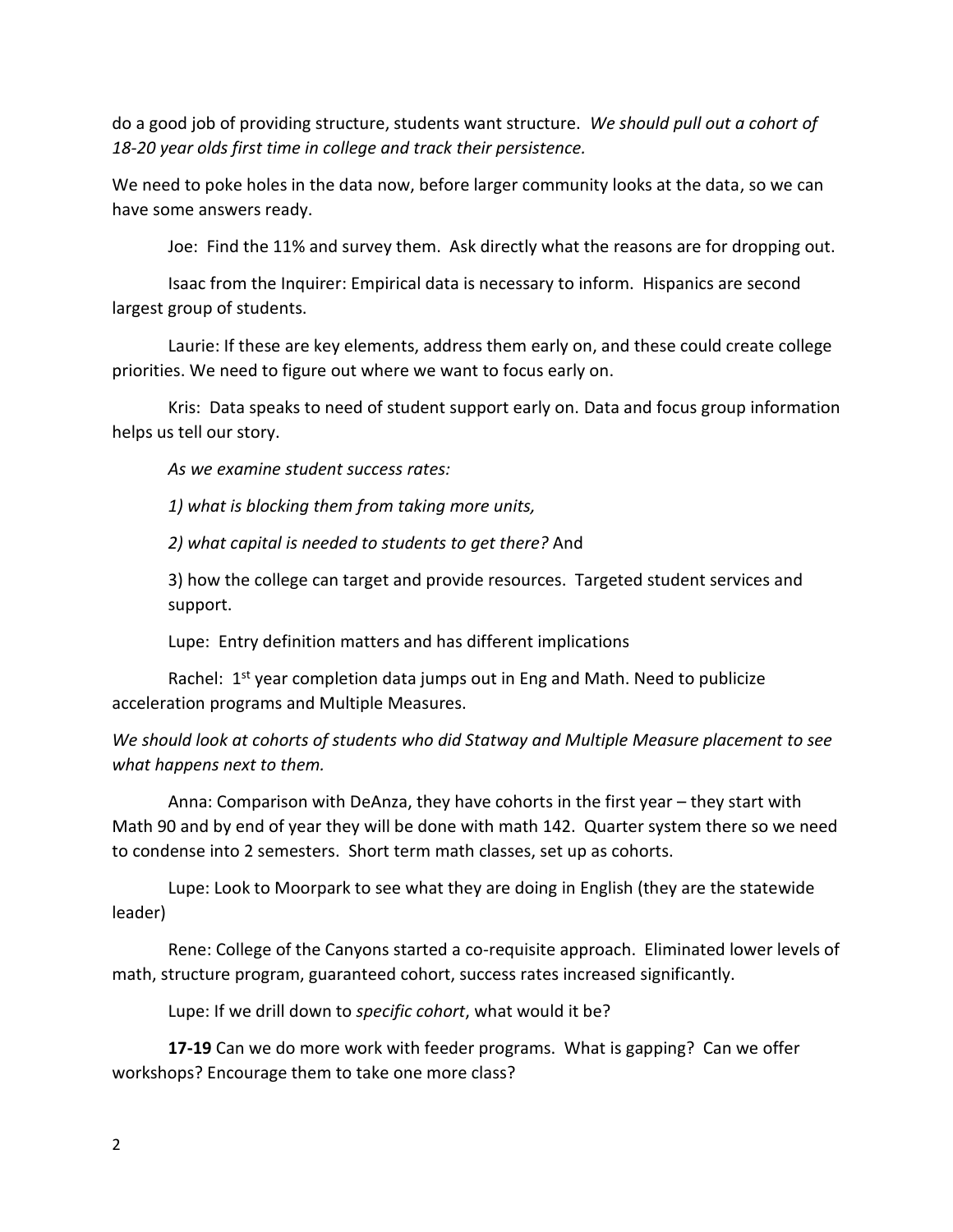**Adult** – How do we even define this?

Chris: Department of Ed definitions are: traditional – straight out of HS, non traditional – not straight out of HS

Despina: Do we fold this into FYE?

Rosa: FYE, a set of activities for all students. How can we blend this with Pathways. FYE Project can be a testing ground. One idea – enhance what we currently hav, which is Eng, Counseling Class, Pysch. Add a math. Then second semester – we will get you to 24 units. Package two or three tracks. Psych, STEM, Exploration, and perhaps others/

*Joe: What % of students finish transfer level math after first year and then go on to complete?*

*What does the successful student do, what did they accomplish in the first year?*

Kris: More on data drilling: *number of units attempted in the first year broken out by ethnicity. Do some focus groups to know what will allow those students to do more?*

Rachel: *All students or 1st Gen?* Marilyn thinks that is possible to get this data.

Aggregate the data by income level?

Kim: How do we sort out lifelong learner? They are a large group but just different.

Targeted interventions but need to know what are the target groups

PSClaudia: Keep in mind as we do this - what is statistically significant? Small groups, large groups, numbers can be skewed.

#### **2. Team Break-out session and report back:**

Are there other data elements that your smaller team would need? We can do research and focus groups but need to know what data to collect.

**Clusters:** Perception is students come in and have no idea of what they want to do. *Question: what percent really don't know what they want to do?* Use focus group: student with 3 or more majors as a data set.

*Question: units to completion – what are common characteristics of high unit students? Question: how many students do we have in each major? And re-grouped by cluster? Question: # FTEF, #FTES, # majors, # degrees. Also sorted out by clusters.*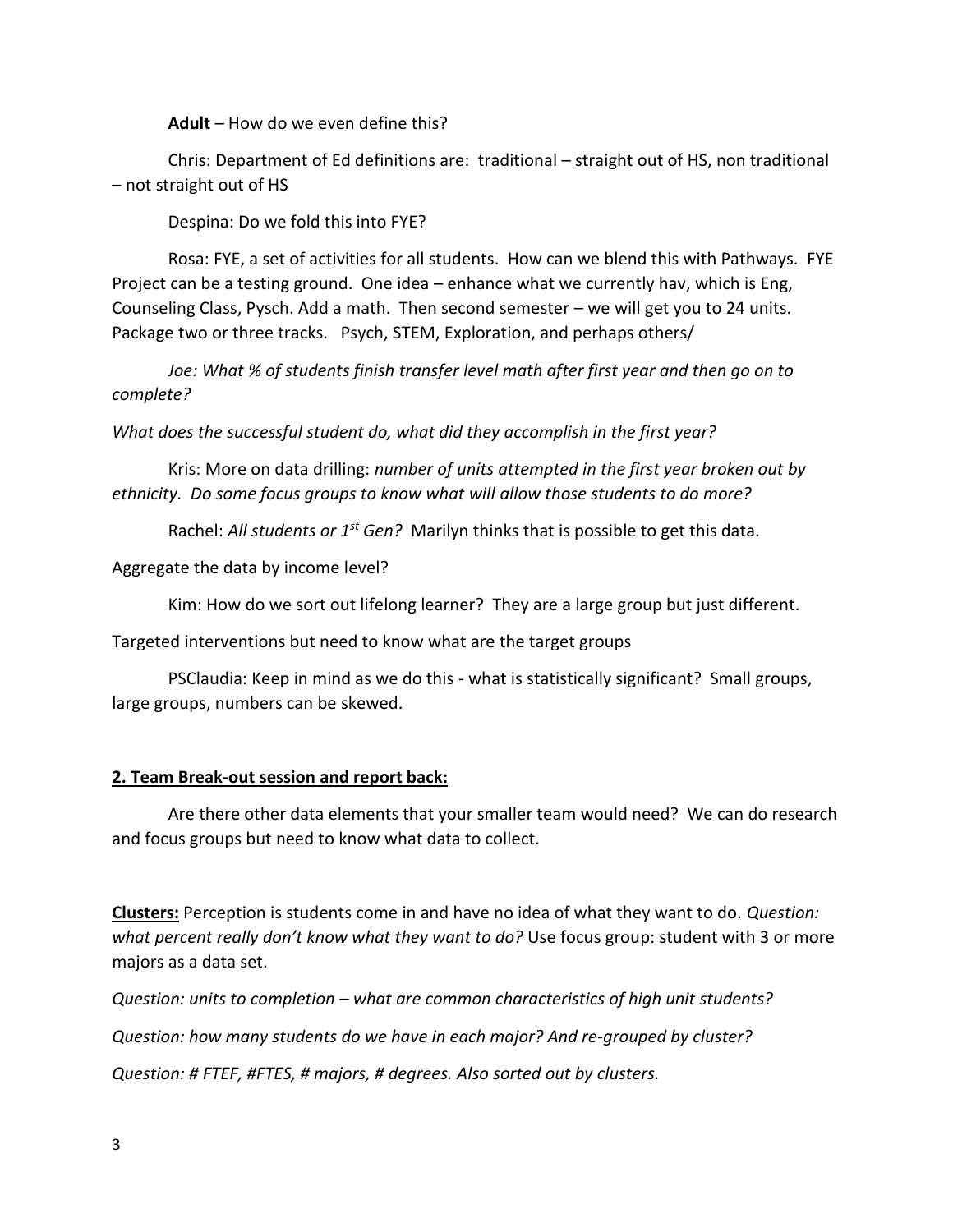**Communication:** What are *moments where student need information*? How do they need it? What info is it?

Common communication strategy and protocols?

Where does connection come in? Is there a design team for that?

*Where are 75% of our students coming from?*

#### **Entry: Team Project Crosswalk**

- **Problem Statement:** Students enrolling late don't get essential Entry tools for success
- **Opportunity Statement:** Develop a new Entry Process that provides new students with the essential tools to be successful and persist.
	- o **Goal/Outcome**: Develop Entry Pathways to address the needs of our diverse students and their academic goals
	- o Data/Research needs
		- *What services are essential for student success and persistence within a specific path?*
			- *Are students who receive Entry services more successful than those who don't in Year 1?*
		- *What is the course success rate for Math- year 1 (see Becky's Excel data email)- sent, 11/14/17.*
		- *What is the course success rate for English- year 1 (see Becky's Excel data email)- sent, 11/14/17.*
		- *Gender x race disaggregation*
		- *Race x SES disaggregation*
		- *Focus group/pre-post survey of FTE*
		- *CCSSE- Student's academic identity/trust/belonging*
- Goal: Year  $1 = 24$  guaranteed units  $(12/12)$  move students to College Level Pathways
- Entry- Combination of 3SP, DevEd, and GE courses that will prepare and accelerate first year students to college level courses
- Develop an Entry Team based on functions and outcomes (skill based).
	- o Team membership may change based upon where we are in the process of development
		- Develop Integrated Plan approach to each pillar in the pathway

#### **Entry: Crosswalk of Entry Services 1**

| <b>Students</b> |  | Applicatio   Orientatio   Assessmen   Advising | <b>Career</b>          |                                 | FY Financia |
|-----------------|--|------------------------------------------------|------------------------|---------------------------------|-------------|
|                 |  |                                                | - Ed Plan   Exploratio | $\mathbf{E}$ . For $\mathbf{E}$ | l Aide      |
|                 |  |                                                |                        |                                 | <b>EOPS</b> |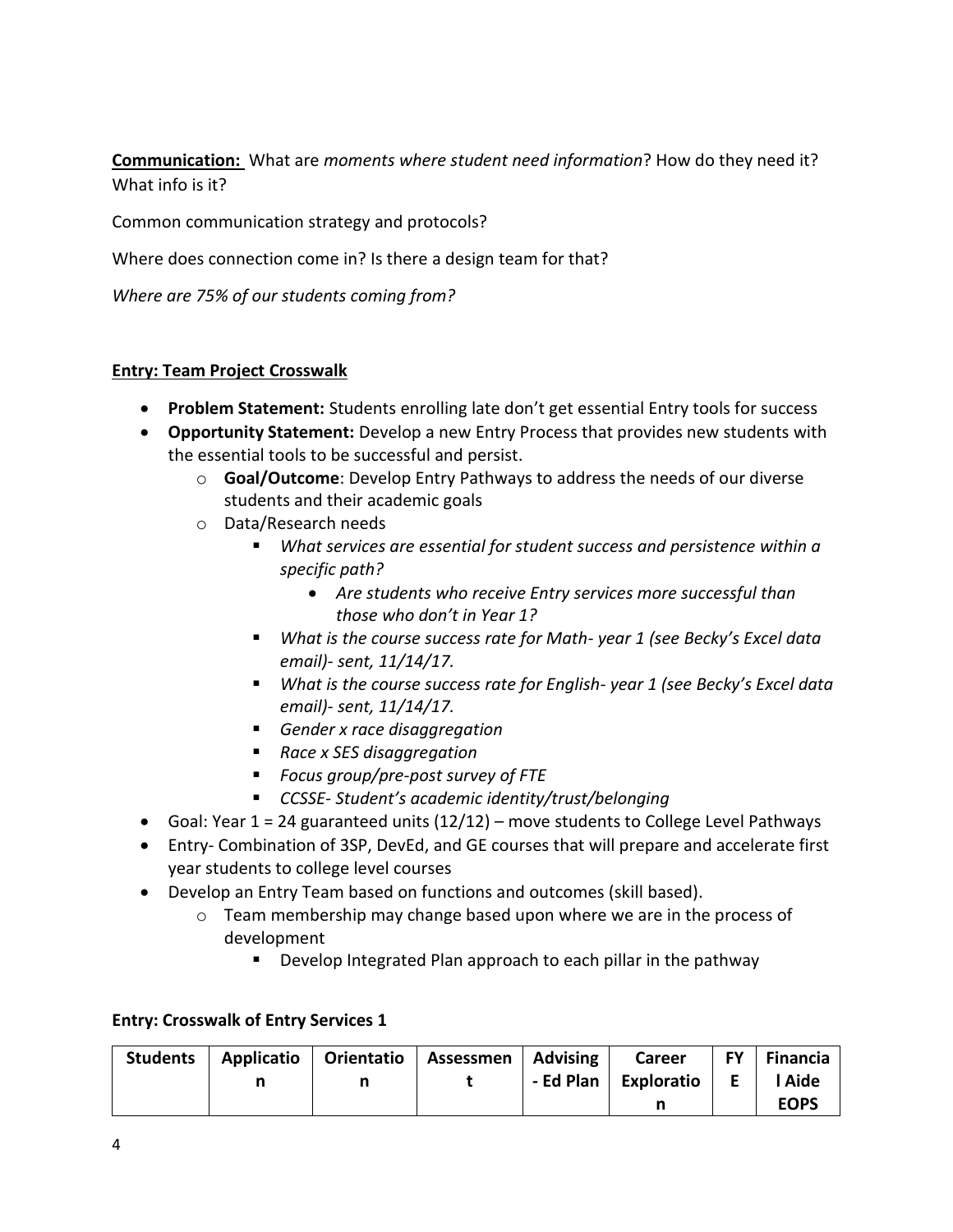|                 |  |  |  | <b>DSS</b> |
|-----------------|--|--|--|------------|
| Traditiona      |  |  |  |            |
|                 |  |  |  |            |
| Career          |  |  |  |            |
| Re-Entry        |  |  |  |            |
| Transfer        |  |  |  |            |
| Skill-<br>Based |  |  |  |            |
|                 |  |  |  |            |
| Other?          |  |  |  |            |

# **Entry: Crosswalk of Entry Services 2**

| <b>Students</b> | <b>IT Needs</b> | Other 3SP       | <b>Staff</b> | <b>Budget</b> | <b>Initiatives</b> |                  |
|-----------------|-----------------|-----------------|--------------|---------------|--------------------|------------------|
|                 |                 | <b>Services</b> |              |               |                    |                  |
| Traditional     |                 |                 |              |               |                    | <b>Outcome:</b>  |
| Career          |                 |                 |              |               |                    | <b>New Entry</b> |
| Re-Entry        |                 |                 |              |               |                    | <b>Process</b>   |
| Transfer        |                 |                 |              |               |                    |                  |
| Skill-Based     |                 |                 |              |               |                    |                  |
| Other?          |                 |                 |              |               |                    |                  |

# **Entry: Crosswalk Student Success- Academic Courses**

| <b>Students</b> | <b>Accelerated</b><br><b>Math</b> | <b>Accelerated</b><br><b>English</b> | <b>Student</b><br><b>Support</b><br><b>Courses</b> | <b>GE Transfer</b><br><b>Courses</b> | Outcome:         |
|-----------------|-----------------------------------|--------------------------------------|----------------------------------------------------|--------------------------------------|------------------|
| Traditional     |                                   |                                      |                                                    |                                      | <b>New Entry</b> |
| Career          |                                   |                                      |                                                    |                                      | <b>Process</b>   |
| Re-Entry        |                                   |                                      |                                                    |                                      |                  |
| Transfer        |                                   |                                      |                                                    |                                      |                  |
| Skill-Based     |                                   |                                      |                                                    |                                      |                  |
| Other?          |                                   |                                      |                                                    |                                      |                  |

## **Student Support Team**

Adding members to the team in a thoughtful way.

Monthly meeting with other team co-chairs. Tuesday 4 pm?